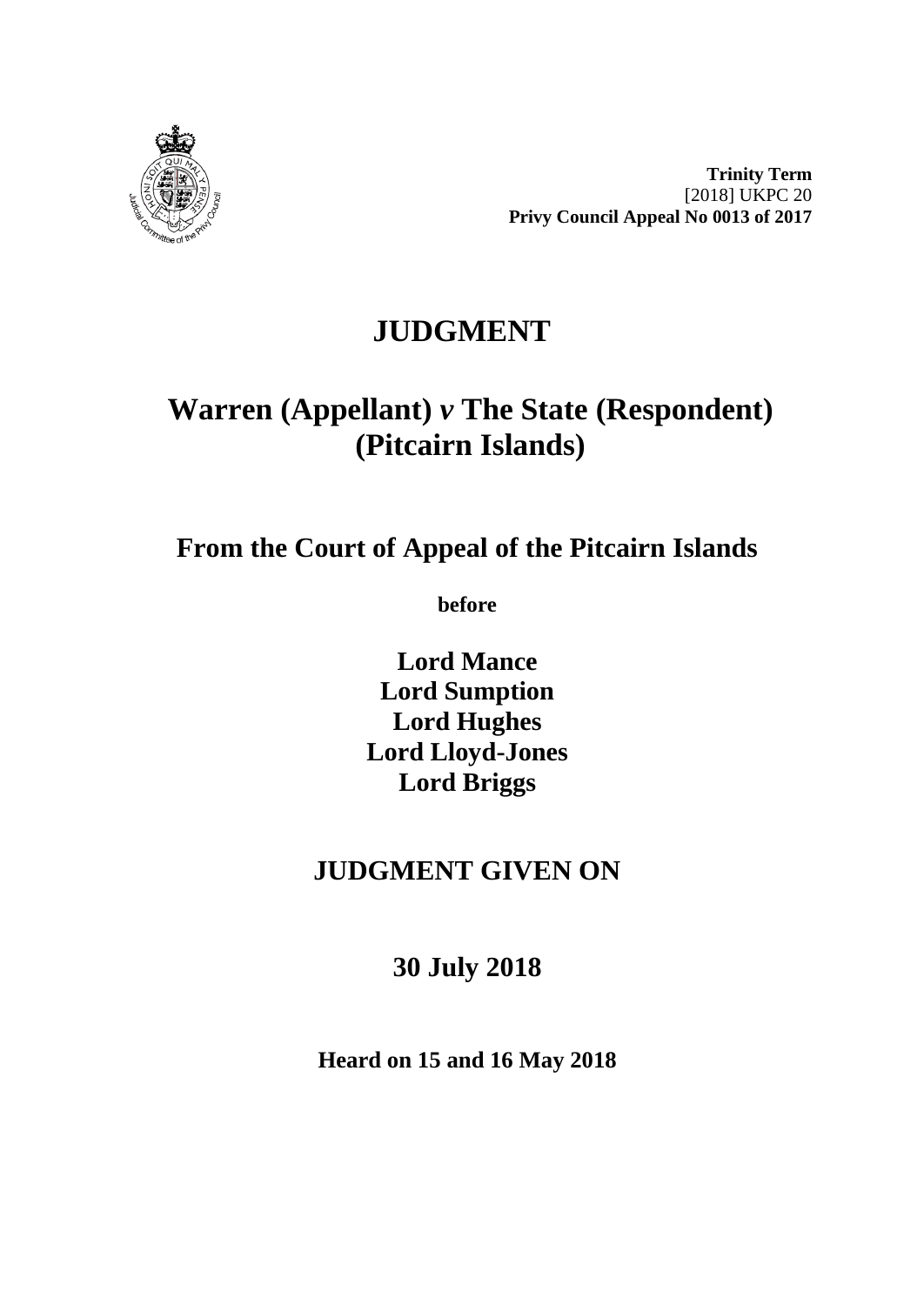(Instructed by Alan Taylor & Co Solicitors )

*Appellant Respondent*<br>Dr Tony Ellis *Respondent Simon Mount Q* Dr Tony Ellis Simon Mount QC, Graeme Edgeler Attorney General Kieran Raftery QC Danielle Kelly (Instructed by Moon Beever Solicitors )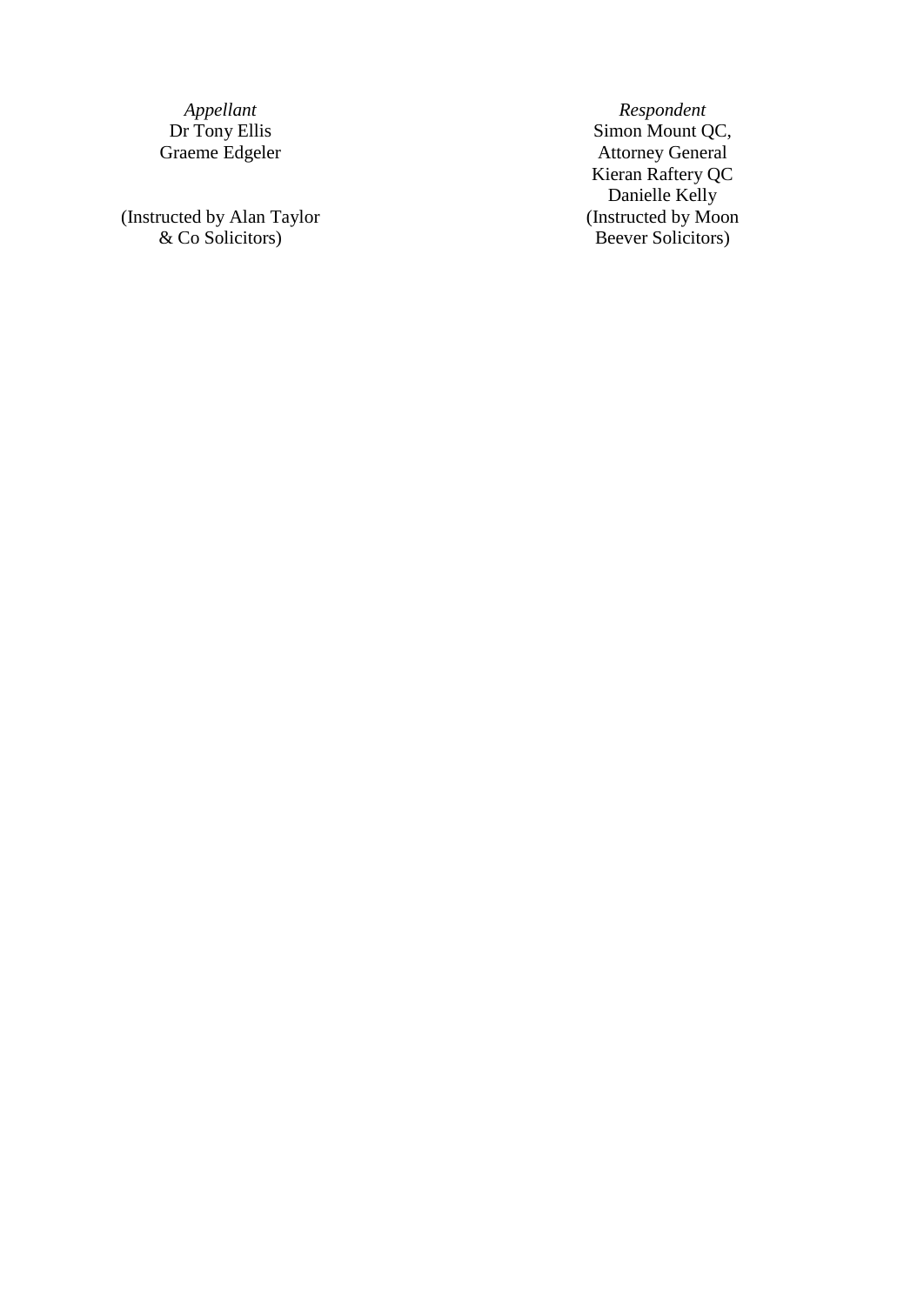## **LORD HUGHES AND LORD LLOYD-JONES:**

#### History of proceedings

1. The appellant, Michael Warren, is a resident of Pitcairn Island, the only inhabited island in Pitcairn Islands, a British Overseas Territory in the Pacific Ocean. He appeals against his convictions on 20 charges of possessing child pornography contrary to section 160 of the Criminal Justice Act 1988 (UK) and two charges of possessing grossly indecent items contrary to section 8 of the Pitcairn Summary Offences Ordinance. On 4 March 2016 he was sentenced by Tompkins J to 20 months' imprisonment on each of the child pornography charges and one month's imprisonment on each of the indecent articles charges, all to run concurrently.

2. These proceedings were accompanied below by numerous applications in which it was maintained that, as a result of alleged flaws in the Pitcairn Islands Constitution ("the Constitution"), failures in administration, deficiencies and impropriety in the appointment of judges, judicial bias and lack of independence and other similar causes, there was systemic constitutional error. The proceedings gave rise to 21 defence applications, 2,000 pages of written submissions, 60 days of oral hearings and 30 judgments. The first Supreme Court judgment on pre-trial issues was delivered by Lovell-Smith J on 12 October 2012 and the second by Haines J on 28 November 2014. Appeals to the Court of Appeal resulted in decisions on 23 October 2015, upholding the pre-trial decisions of the Supreme Court, and on 6 July 2016, upholding the appellant's convictions.

#### Scope of the leave to appeal

3. The appellant now appeals to the Judicial Committee of the Privy Council as of right under section 25(10) of the Constitution. This was confirmed by order of the Court of Appeal under section 25(10) made on 9 December 2016 in accordance with the procedure affirmed in *Ross v Bank of Commerce (St Kitts and Nevis) Trust and Savings Association Ltd* [2010] UKPC 28; [2011] 1 WLR 125).

4. Section 25 of the Constitution provides in relevant part:

"25. Enforcement of protective provisions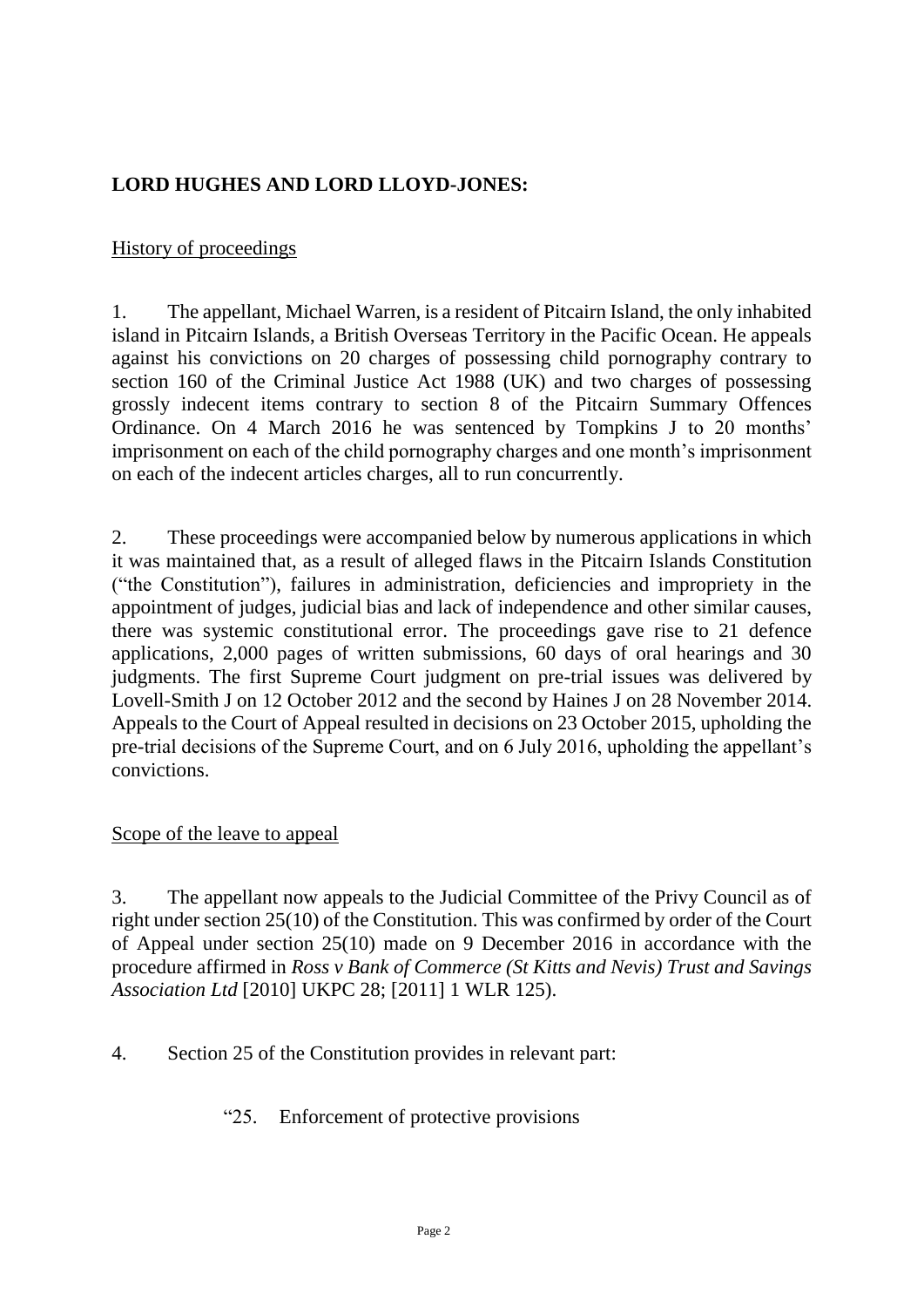(1) If any person alleges that any of the provisions of this Part has been, is being or is likely to be breached in relation to him or her (or, in the case of a person who is detained, if any other person alleges such a breach in relation to the detained person), then, without prejudice to any other action with respect to the same matter that is lawfully available, that person (or that other person) may apply to the Supreme Court for redress.

(2) The Supreme Court shall have original jurisdiction -

(a) to hear and determine any application made by any person in pursuance of subsection (1); …

and may make such declarations and orders, issue such writs and give such directions as it considers appropriate for the purpose of enforcing or securing the enforcement of any of the provisions of this Part.

(3) The Supreme Court may decline to exercise its powers under subsection (2) if it is satisfied that adequate means of redress for the breach alleged are or have been available to the person concerned under any other law.

…

(10) An appeal shall lie as of right to the Court of Appeal from any final determination of any application or question by the Supreme Court under this section, and an appeal shall lie as of right to Her Majesty in Council from the final determination by the Court of Appeal of the appeal in any such case; but no appeal shall lie from a determination by the Supreme Court under this section dismissing an application on the ground that it is frivolous or vexatious."

5. Section 25 applies only to matters relating to actual or potential breaches of rights under Part 2 of the Constitution in which it appears. Part 2 is entitled "Fundamental Rights and Freedoms of the Individual" and includes in section 8 a right to a fair trial and in section 11 a right to respect for one's private and family life and one's home. Part 2 is to be distinguished from other Parts including Part 3, The Governor; Part 4, The Executive; Part 5, The Legislature and Part 6, The Administration of Justice.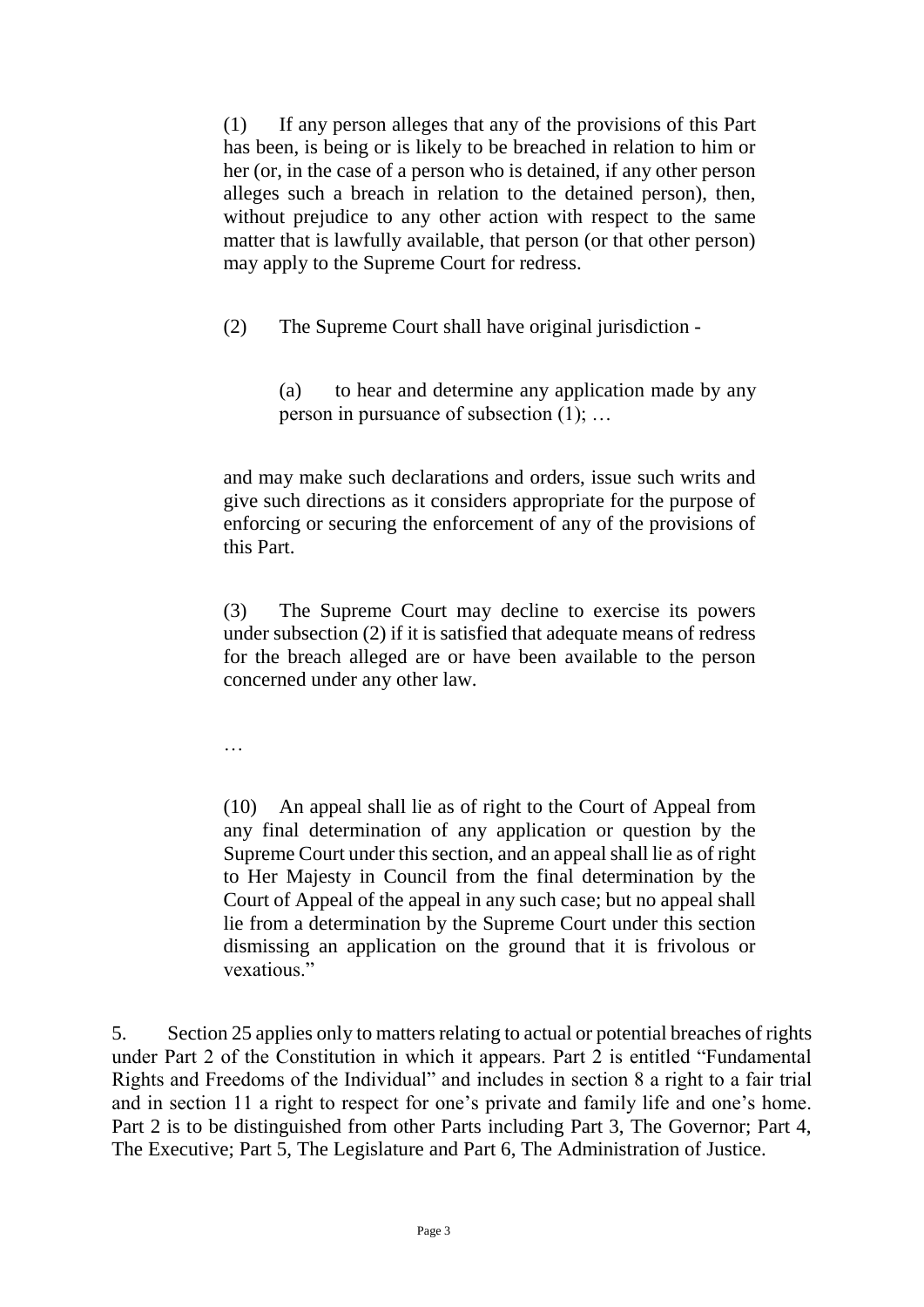6. It is, therefore, necessary to distinguish between those grounds of appeal for which leave to appeal has been granted under section 25 and those for which special leave is required.

7. In the proceedings below the appellant made three relevant applications in the Supreme Court on 19 August 2011, 29 May 2014 and 8 August 2014 respectively, alleging breach of his rights under sections 8 and 11 of the Constitution. Each was both an application pursuant to section 25 of the Constitution and an application for relief in the criminal proceedings, the Supreme Court having jurisdiction over both matters. Those applications were addressed in the Supreme Court by Lovell-Smith J. and Haines J. and, on appeal, by the Court of Appeal in its judgment of 23 October 2015.

8. The grounds of appeal now relied upon by the appellant are diffuse, amorphous and often overlap with each other. Some 40 grounds in which the appellant submits that he has been denied a fair and public hearing by an independent and impartial tribunal established by law have been grouped together by the appellant in his "Synopsis of Case" under the heading "Ground 1, Independence, Impartiality and Nullity". The Crown accepts that these grounds fall within the scope of the appeal to this court as of right pursuant to section 25 of the Constitution confirmed by the Court of Appeal, save in those instances where it is sought to advance new grounds on this appeal for the first time.

## Grounds founded on section 25, Pitcairn Constitution

9. The grounds founded on section 25 are wide ranging and allege a denial of a right to be tried before an independent and impartial tribunal. These grounds include (a) the appointment of judges by the Governor who has a conflict of interests; (b) the appointment of judges exclusively from serving and retired New Zealand judges and barristers; (c) failure to pay judges from Pitcairn funds; (d) the use of New Zealand courtroom facilities; (e) appointment of part time judges; (f) specific complaints concerning the appointment of the Chief Justice; (g) specific complaints concerning the appointment of three Court of Appeal judges in 2012; (h) deficiencies in the swearing of judicial oaths; and (i) impropriety in a consultation in 2000 concerning the appointment of judges and counsel in the legal system of Pitcairn.

10. In her judgment of 12 October 2012, Lovell-Smith J, addressing the first of the three applications referred to above, considered (at paras 85-88) that the application of section 25 was inappropriate and an abuse of process as the completion of the criminal proceedings and the exercise of any criminal appeal rights were the more natural relief available at that time. In her view, dealing with constitutional issues in that venue would unnecessarily complicate the criminal proceedings and might affect the appellant's right to a fair trial, given the factual disputes that would arise during the actual trial. Similarly,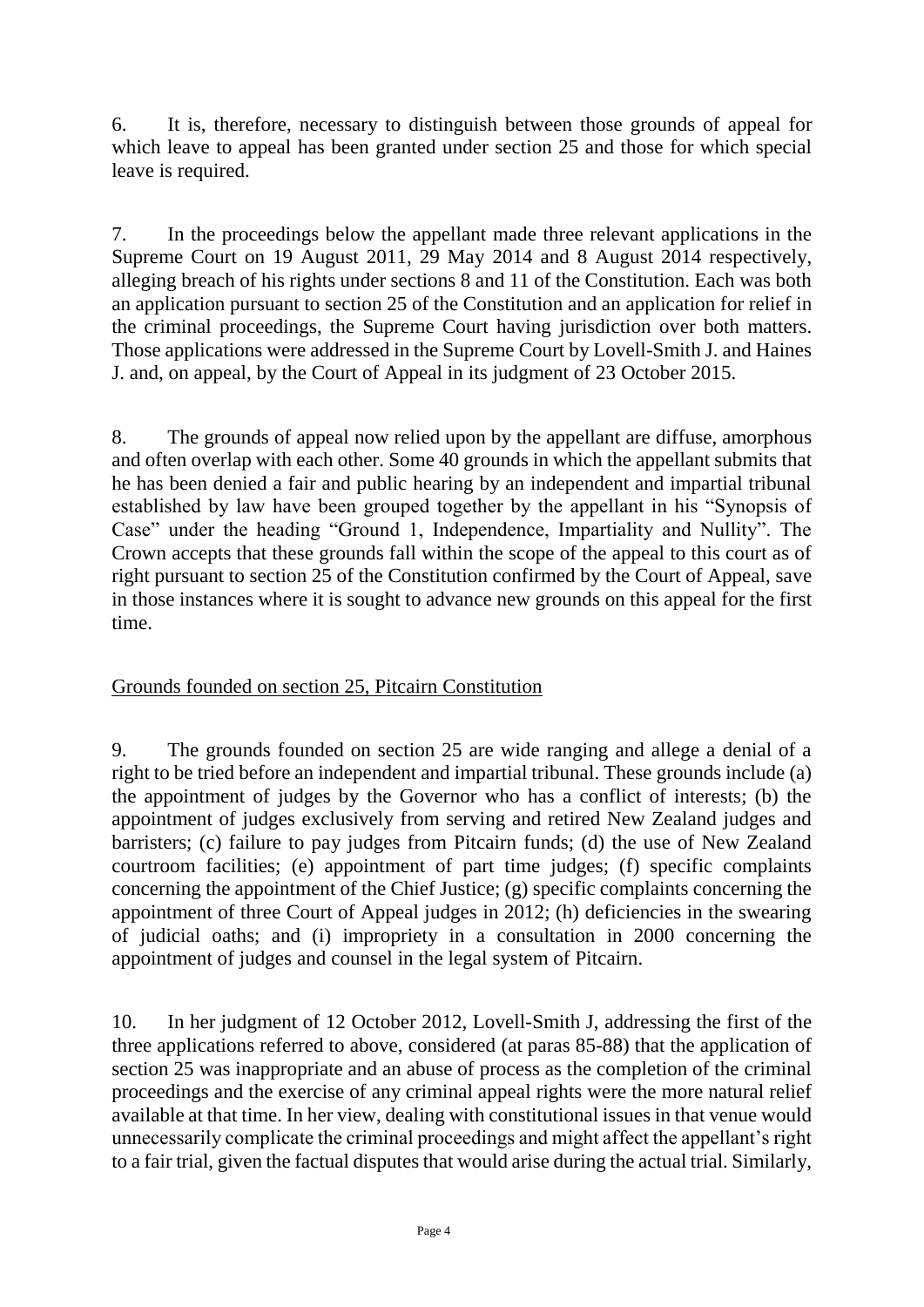in his judgment of 28 November 2014, Haines J concluded (at para 309) that insofar as the abuse of process issues raised under the three applications were also characterised as "constitutional challenges" they were to be addressed in the context of criminal proceedings. Because in those proceedings the appellant had an adequate means of redress, there was no need for the court to exercise its powers under section 25.

11. In its judgment of 23 October 2015 the Court of Appeal considered in detail the various grounds of appeal founded on section 25 of the Constitution. It dismissed them all. It then went on to note that those matters were able to be and had been fully addressed within the criminal proceedings. Had there been any merit in the allegations of breach of the Constitution, a remedy was available within the criminal proceedings by way of the issuance of a stay, or other remedy proportionate to the breach, if that were appropriate. That being so, it was an abuse of process for the appellant also to resort to section 25. In this regard the Court of Appeal referred to *Harrikissoon v Attorney General of Trinidad and Tobago*, [1980] AC 265 (PC) per Lord Diplock at 268, *Chokolingo v Attorney General of Trinidad and Tobago* [1981] 1 WLR 106 (PC), *Durity v Attorney General of Trinidad and Tobago* [2008] UKPC 59 and *Jaroo v Attorney General of Trinidad and Tobago* [2002] UKPC 5; [2002] 1 AC 871 where Lord Hope observed at para 39:

> "Their Lordships respectfully agree with the Court of Appeal that, before he resorts to this procedure, the applicant must consider the true nature of the right allegedly contravened. He must also consider whether, having regard to all the circumstances of the case, some other procedure either under the common law or pursuant to statute might not more conveniently be invoked. If another such procedure is available, resort to the procedure by way of originating motion will be inappropriate and it will be an abuse of the process to resort to it. If, as in this case, it becomes clear after the motion has been filed that the use of the procedure is no longer appropriate, steps should be taken without delay to withdraw the motion from the High Court as its continued use in such circumstances will also be an abuse."

12. The Court of Appeal noted that, consistently with this passage, section 25(3) of the Constitution allows the Supreme Court to decline to exercise its powers under the section if satisfied that adequate means of redress are available under any other law, as, it considered, they were here. It concluded (at para 231):

> "The section 25 applications served no useful purpose other perhaps than providing an appeal as of right to this Court. Lovell-Smith J and Haines J dismissed the applications. We consider they were an abuse of process and uphold their decisions."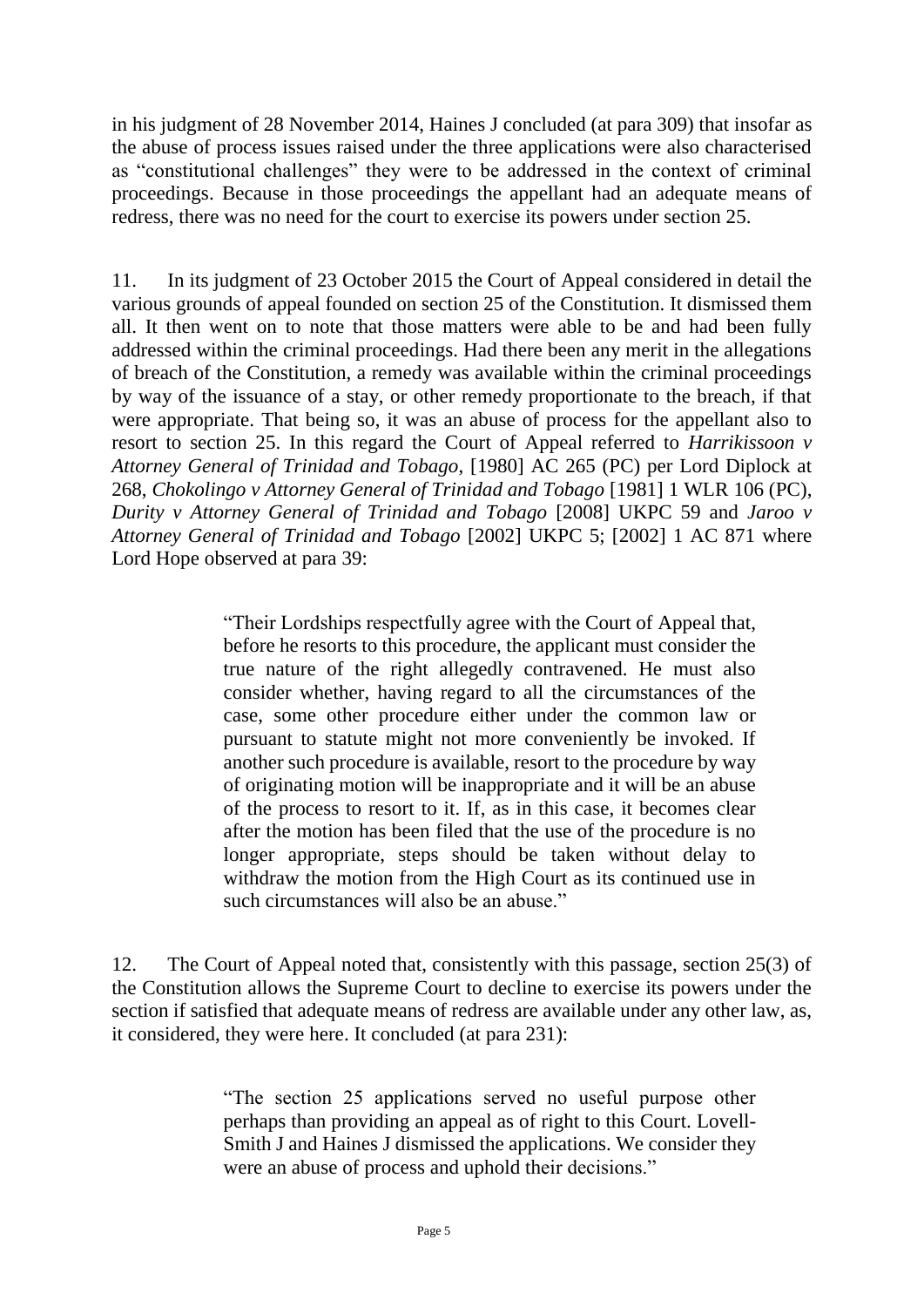13. The Board agrees with the Court of Appeal that the applications should not have been made under section 25 because, had there been any substance in any of the grounds advanced, adequate means of redress would have been available within the criminal proceedings. The Board further agrees that the making of the section 25 applications was an abuse of process. Accordingly, the Board dismisses the appeal pursuant to section 25(10) for this reason.

14. In these circumstances the appellant requires special leave to pursue the grounds of appeal falling within this category. The appellant has not filed a formal application for special leave but, in his case, seeks special leave if it is necessary. The Board has come to the clear conclusion that special leave to appeal should be refused as it is not demonstrated that there is a risk that a serious miscarriage of justice may have occurred. (Judicial Committee of the Privy Council Practice Direction 3.3.3(b)) First, each of these grounds of appeal considered individually is totally lacking in merit. The Board does not intend to address in this judgment each of the grounds in turn but simply adopts the full reasons given by the Court of Appeal in relation to the grounds which were canvassed before it. Secondly, there is no basis for the appellant's submission that the cumulative effect of the alleged breaches demonstrates a "systemic constitutional error" rendering the proceedings a nullity. Thirdly, none of the complaints made in these grounds is capable, even if any had been established, of having any bearing at all on the fairness of the appellant's criminal trial. The courts below would have been entitled to dismiss the applications summarily on this basis rather than spend on them the disproportionate time which they were persuaded to devote to them.

15. To the extent that the appellant seeks to raise within this category new grounds not argued below, it is sufficient to state that they cannot succeed for the second and third reasons stated above and that special leave to argue them is accordingly refused.

16. During the hearing the appellant acknowledged that a passage in Halsbury's Laws cited in his written case did not justify the contention there made that there was a duty to publish proposed legislation so that the population could if it wished object. He sought and was given permission to lodge additional written submissions citing accurate authority if such could be found. Instead, he lodged ten further pages of argument suggesting, first, that the British Settlements Act 1887 is not in terms wide enough to authorise retrospective ratification of an invalidly made judicial appointment. The Board can summarily dismiss this suggestion, in the light of the width of the powers conferred by that Act (see para 24, below). His main contention in this document, however, was that the various alleged defects in the appointment of judges ought to have been published. This argument was new and not open to him after the hearing had closed. Moreover, the suggested defects in the manner of the appointment of the judges were, for the reasons given by the Court of Appeal and above, irrelevant to the appellant's right to a fair trial. To the extent that he now seeks to rely on the Crown's undoubted duty in criminal cases to disclose material which might undermine its case,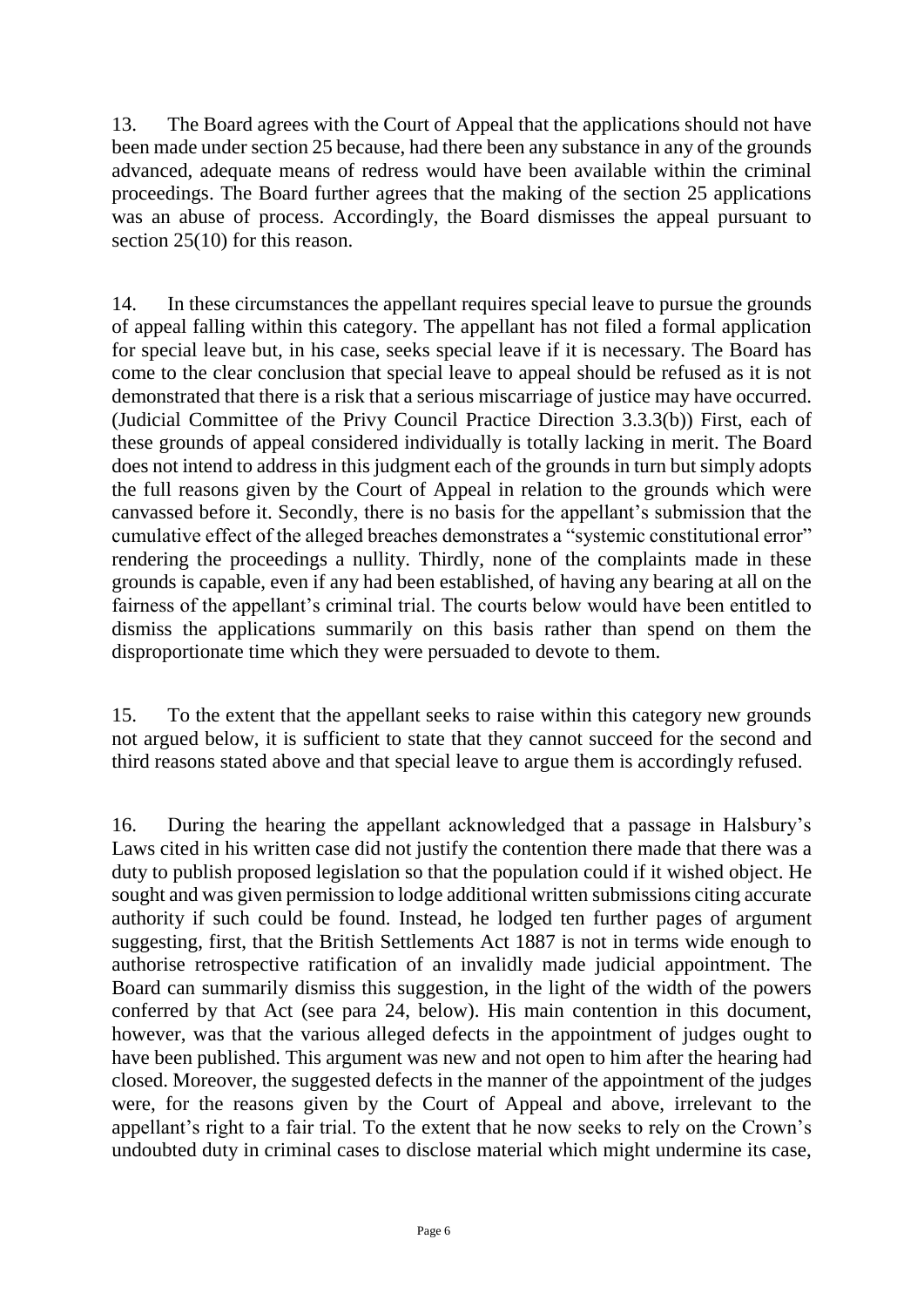the argument is misconceived because (a) the material in question was all known by the time of the trial and (b) it did not, for the reasons given, undermine the Crown case.

### Grounds not founded on section 25, Pitcairn Constitution

17. On behalf of the appellant, Dr Ellis seeks to advance three further grounds of appeal. Ground 2 is entitled "Lack of a system of judicial review". Ground 3 is entitled "Lack of Democracy". Ground 4 relates to the seizure of computer and photographic images and the removal of the seized material for analysis in New Zealand. The Board will address each in turn and will also make observations on the appellant's submission that the offences contrary to section 160, Criminal Justice Act 1988 do not form part of Pitcairn law.

## *Lack of a system of judicial review*

18. Dr Ellis explains that, faced with the Crown's submission that a constitutional challenge under section 25 was an abuse of process, on 11 September 2013 he filed an application for judicial review in the civil jurisdiction of the Pitcairn Supreme Court. It pleaded issues which were identical to those already advanced before Lovell-Smith J and Haines J. No substantive progress was made on this application due to uncertainty as to the applicable procedure. In his judgment of 28 November 2014 Haines J considered whether English or New Zealand procedure on judicial review should be followed, a significant difference being that English procedure included a requirement of permission to apply for judicial review. Haines J held (at paras 456-466) that by virtue of section 42 of the Pitcairn Constitution UK rules of civil procedure apply in Pitcairn, subject to the limitations in section 42(2), and that the appropriate procedure for judicial review was that of the High Court of Justice of England and Wales. The Court of Appeal in its decision of 23 October 2015 (at paras 233-235*)* upheld that decision and remitted the civil proceeding to the Supreme Court where it was open to the appellant to pursue an application for permission if he still wished to pursue the judicial review.

19. Under this ground the appellant submits that

(1) The Supreme Court was wrong to rule that English as opposed to New Zealand procedure applies in Pitcairn;

(2) The non-availability of judicial review forced the appellant to bring constitutional challenges;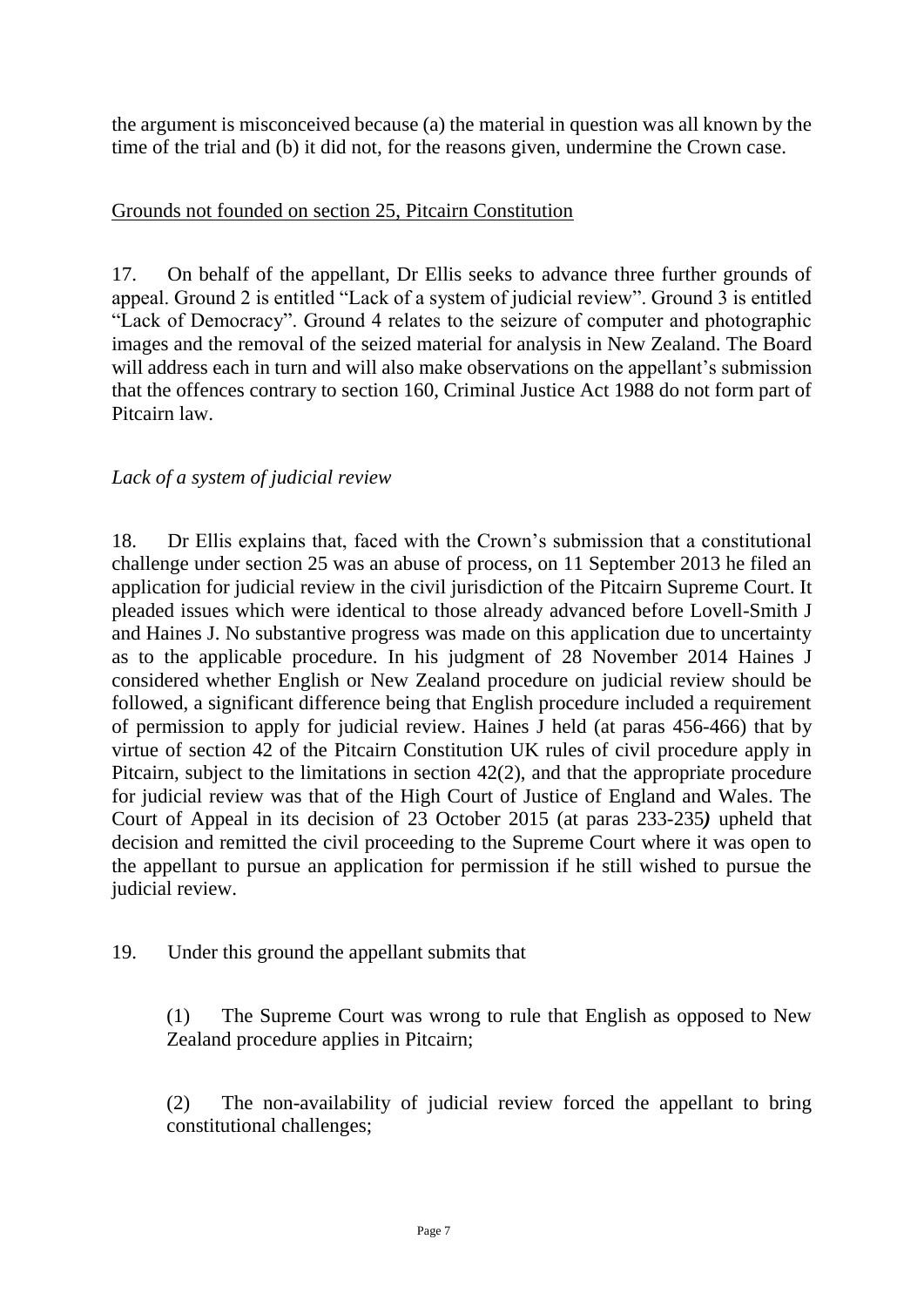(3) The non-availability of judicial review on Pitcairn is constitutionally offensive and isolates the executive from judicial scrutiny.

The appellant requires special leave in order to raise this ground.

20. Section 42 of the Constitution provides:

"(1) Subject to subsection (2), the common law, the rules of equity and the statutes of general application as in force in and for England for the time being shall be in force in Pitcairn.

(2) All the laws of England extended to Pitcairn by subsection (1) shall be in force in Pitcairn so far only as the local circumstances and the limits of local jurisdiction permit and subject to any existing or future Ordinance, and for the purpose of facilitating the application of the said laws it shall be lawful to construe them with such formal alterations not affecting the substance as to names, localities, courts, offices, persons, moneys, penalties and otherwise as may be necessary to render those laws applicable to the circumstances."

21. The Board refuses special leave on this ground for the following reasons:

(1) The Court of Appeal was unquestionably correct in its conclusion that, by virtue of section 42 of the Constitution, the procedure of the High Court of Justice of England and Wales was applicable.

(2) Judicial review is available in Pitcairn in appropriate cases. The requirement of leave is a legitimate control whereby only those applications which disclose an arguable case which merits full investigation are permitted to proceed.

(3) The appellant decided not to take any further steps in the proposed judicial review until all criminal proceedings had been determined. The court acceded to the appellant's request and deferred the case management conference until after the conclusion of the criminal proceedings.

(4) Judicial review is a remedy of last resort and was not appropriate in these circumstances because there existed an equally effective alternative remedy in the form of applications in the criminal proceedings.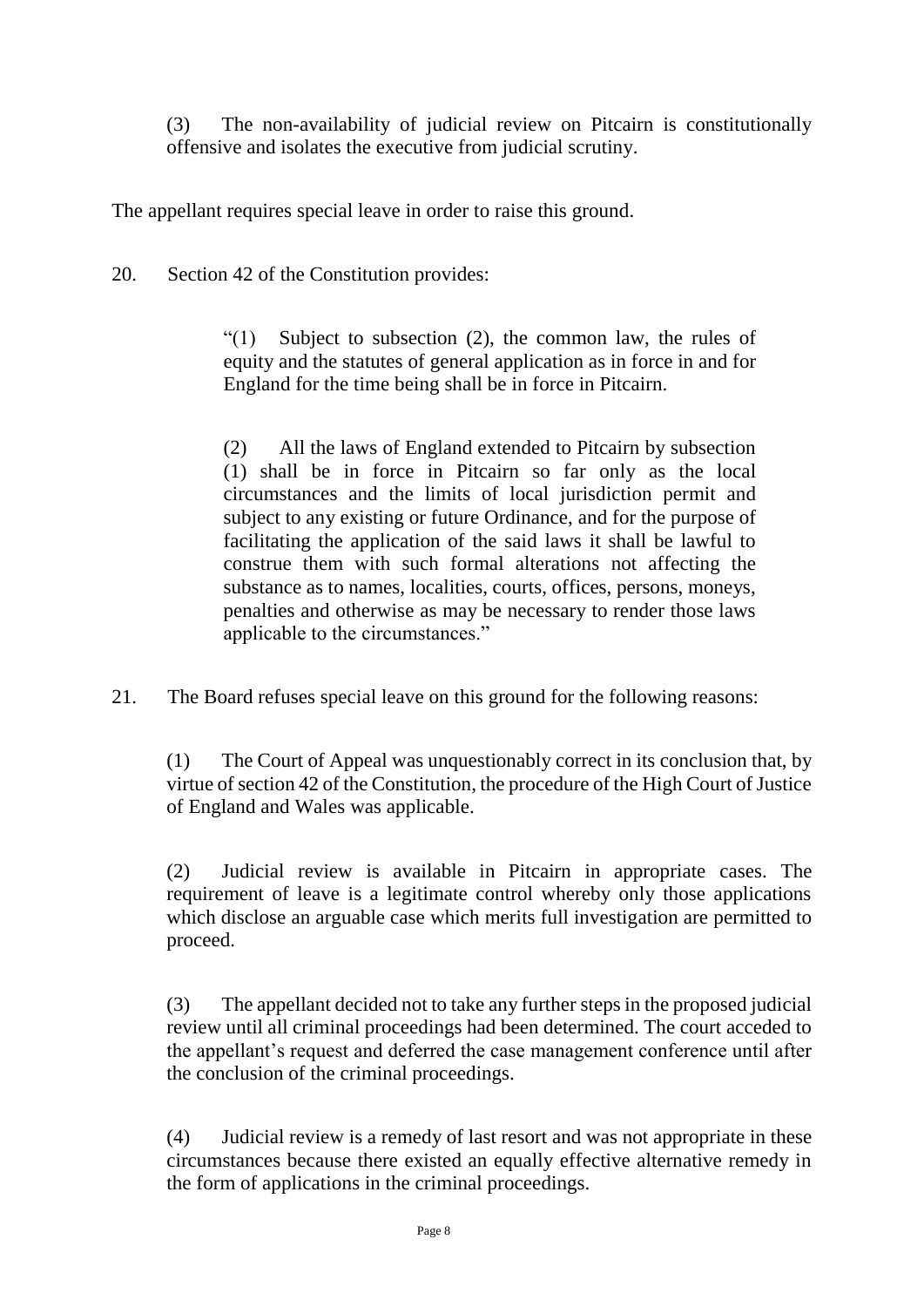(5) In any event, the grounds advanced duplicated the constitutional issues raised under section 25 and were totally lacking in merit.

## *Lack of Democracy*

22. Under Ground 3 "Lack of Democracy", the appellant submits that the Constitution is undemocratic and is, therefore, in breach of the Bill of Rights 1688 which confers guarantees of freedom of election, freedom of speech in Parliament and frequent sittings of Parliament. It is submitted that the Constitution is itself unlawful because it contravenes the Bill of Rights and international human rights norms and that, accordingly, all organs of government established under it and all ordinances created under it by the Governor are also unlawful. On this basis it is submitted that all arrangements for trials on or pertaining to Pitcairn are unlawful.

23. The Pitcairn Constitution Order was made under the British Settlements Act 1887 ("the 1887 Act") which provides in section 2:

> "2. Power of the Queen in Council to make laws and establish courts.

> It shall be lawful for Her Majesty the Queen in Council from time to time to establish all such laws and institutions, and constitute such courts and officers, and make such provisions and regulations for the proceedings in the said courts and for the administration of justice, as may appear to Her Majesty in Council to be necessary for the peace, order, and good government of Her Majesty's subjects and others within any British settlement."

24. Setting to one side for present purposes issues as to the justiciability of the matters raised by this ground (*R (Bancoult) v Secretary of State for Foreign and Commonwealth Affairs (No 2)* [2008] UKHL 61; [2009] 1 AC 453 per Lord Hoffmann at para 50, per Lord Rodger of Earlsferry at para 109, per Lord Carswell at para 130; *R (Misick) v Secretary of State for Foreign and Commonwealth Affairs* [2009] EWCA Civ 1549 per Laws LJ at para 18), the short answer to this proposed ground is that it is clearly established that the 1887 Act permits the Crown to set up a non-representative legislature which might otherwise be contrary to the Bill of Rights. In *Sabally and N'Jie v Attorney General* [1965] 1 QB 273 at p 294 Lord Denning MR observed:

> "When English folk settled in a colony (as distinct from conquest or cession) they took their English law with them, that is to say, the common law and the statute law as it existed at that time. They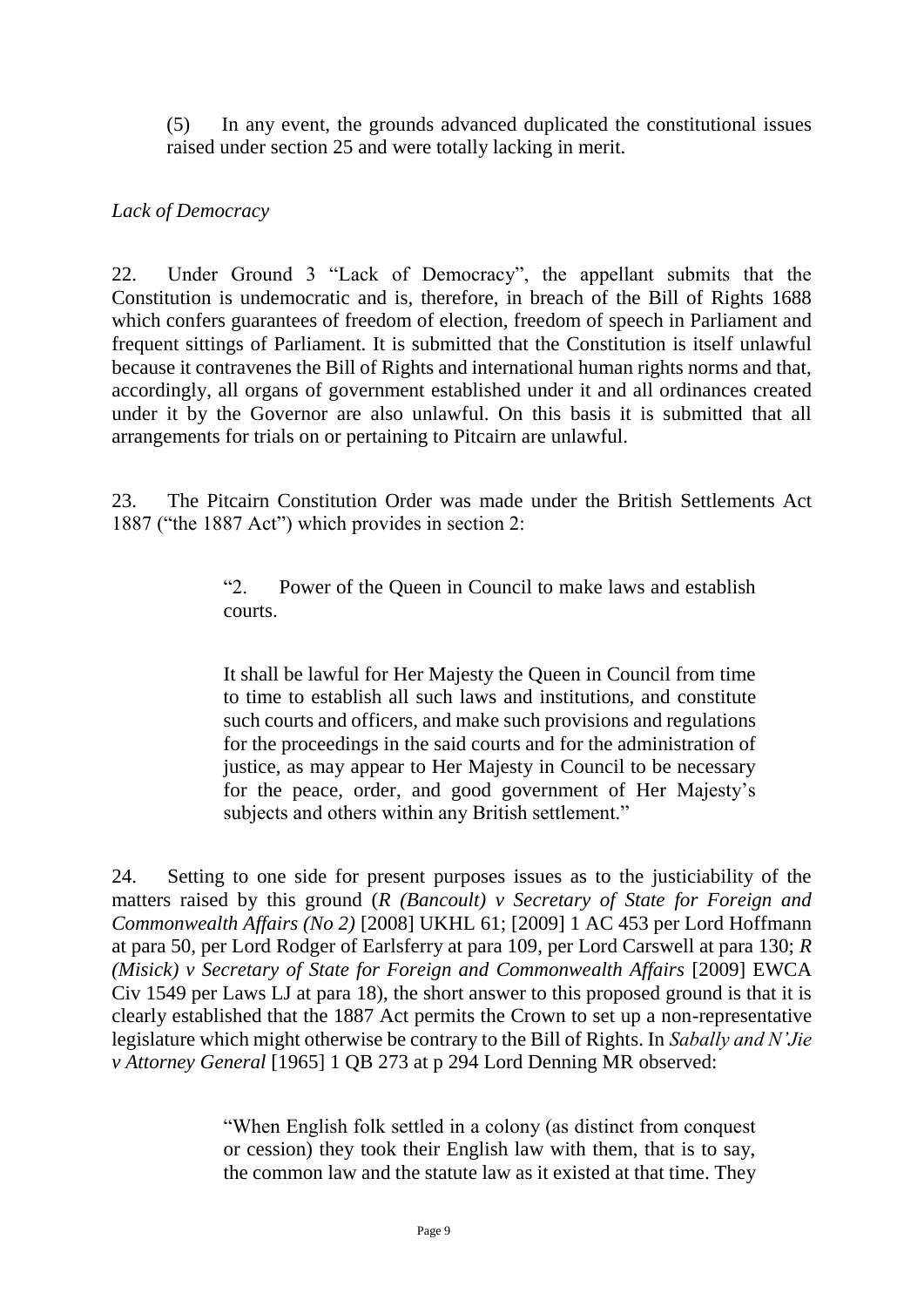took with them, too, the Crown prerogative, in this sense, that the Crown could give them a representative legislature in which they elected their own representatives: but the Crown could not impose on the settlers a legislature on which they were not represented. It could not impose on them a non-representative legislature. The usual practice in a settled colony was for the Crown to issue a Royal Commission providing for a governor and council and an assembly elected by the people. The assembly, with the consent of the governor and council, had legislative authority over the colony. A good instance will be found set out in the case of Newfoundland, which was a settled colony, in *Kielley v Carson-Kent* (1842) 4 Moo PCC 63, 84-6. Thenceforward the legislative authority could only be exercised by the assembly or by any Act of Parliament of Great Britain: see the case of Jamaica discussed by Lord Mansfield in *Campbell v Hall* [\(1774\) 1 Cowp 204, 212-214.](https://login.westlaw.co.uk/maf/wluk/app/document?src=doc&linktype=ref&context=18&crumb-action=replace&docguid=I116BBEF0E57111DAB242AFEA6182DD7E) There were, however, some settled colonies for which a representative legislature was unsuitable. The population was too sparse: the inhabitants too little educated. Such were the Falkland Islands and the colonies on the West Coast of Africa, including the Gambia. For these colonies it was desirable to set up in those days a nonrepresentative legislature; and as the Crown could not do it by its prerogative for a settled colony, Parliament intervened so as to enable the Crown to do it by statutory authority. It passed Acts in 1843 and 1860, which were repealed and replaced by the [British](https://login.westlaw.co.uk/maf/wluk/app/document?src=doc&linktype=ref&context=18&crumb-action=replace&docguid=I20722260E44811DA8D70A0E70A78ED65)  [Settlements Act, 1887.](https://login.westlaw.co.uk/maf/wluk/app/document?src=doc&linktype=ref&context=18&crumb-action=replace&docguid=I20722260E44811DA8D70A0E70A78ED65) Under these Acts the Crown had power to, and did, appoint a governor to legislate with a nominated council but no elected assembly. This was the form of legislature in the Colony of the Gambia until recent times. It was a nonrepresentative legislature constituted under the [British Settlements](https://login.westlaw.co.uk/maf/wluk/app/document?src=doc&linktype=ref&context=18&crumb-action=replace&docguid=I20722260E44811DA8D70A0E70A78ED65)  [Act, 1887,](https://login.westlaw.co.uk/maf/wluk/app/document?src=doc&linktype=ref&context=18&crumb-action=replace&docguid=I20722260E44811DA8D70A0E70A78ED65) and nothing else."

25. The population of Pitcairn is approximately 50 persons of whom fewer than 40 are adults.

26. The Bill of Rights is not entrenched legislation nor does it impose any manner and form restriction on subsequent legislation. Accordingly, reliance on authorities such as *Attorney General for New South Wales v Trethowan* [1932] AC 526 (PC) is misplaced.

27. The appellant's reliance on international instruments is similarly misplaced. Here, the appellant relies on articles 1, 73 and 75, UN Charter, on articles 1 and 25, International Covenant on Civil and Political Rights and on article 3, Optional First Protocol to the European Convention on Human Rights ("ECHR"). Neither ECHR nor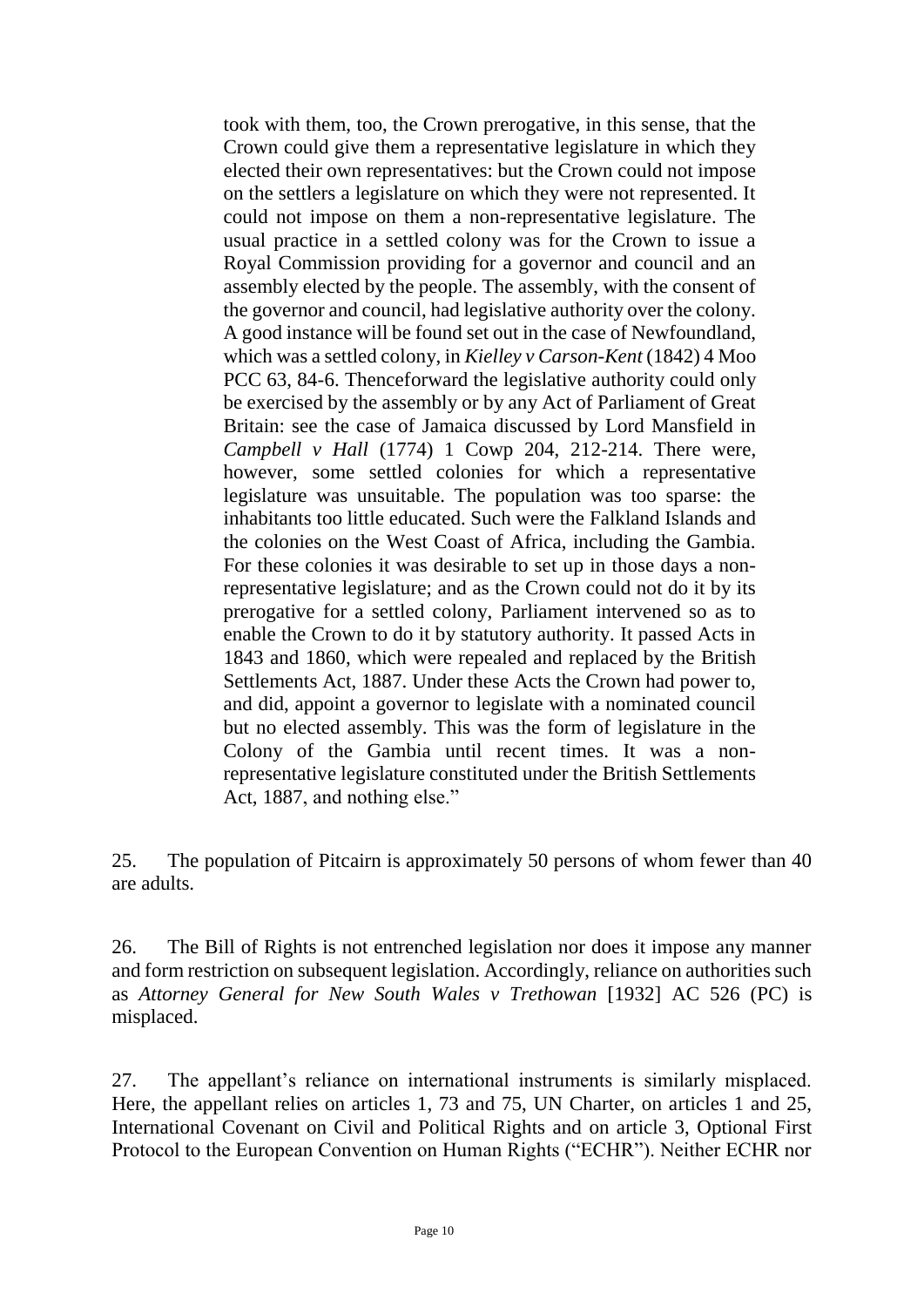the First Protocol has been extended to Pitcairn. None of the provisions relied on by the appellant has been implemented into domestic law in Pitcairn.

*The applicability of section 160 Criminal Justice Act 1988*

28. The Court of Appeal dealt with section 160 at paras 114 to 120 of its judgment of 23 October 2015. It correctly rejected two separate arguments, no longer advanced, (a) that section 160 was not a statute of general application and (b) that the maximum sentence prescribed by itself demonstrated that local circumstances took section 160 outside section 42 of the Constitution. At paras 118-119 it concluded that there is no basis for the proposition that section 8 of the Summary Offences Ordinance was intended completely to cover the field of child pornography. The Board agrees with both its conclusions and the reasons there given. Since it is possible that the argument advanced to the Board was put a little differently from the way it had been before the Court of Appeal, the Board adds simply the following.

29. The argument now advanced runs as follows:

(1) Until November 2000 the English Criminal Justice Act 1988, section 160 (possession of indecent photograph of a child) was a summary only offence.

(2) It became an either-way offence with significantly enhanced maximum sentence as a result of amendment by the Criminal Justice and Courts Services Act 2000, enacted in November 2000.

(3) The Governor would have been aware of the change to English law.

(4) Section 8 of the Summary Offences Ordinance covers an offence of possession of an indecent photograph of a child.

(5) So, in promulgating the Summary Offences Ordinance in December 2000 in the same terms as before the Governor must have made a deliberate choice to retain the section 8 offence in preference to the newly changed English offence.

30. This is not tenable.

(1) The re-promulgation of the Summary Offences Ordinance was simply to repeat legislation which had existed in Pitcairn for many years.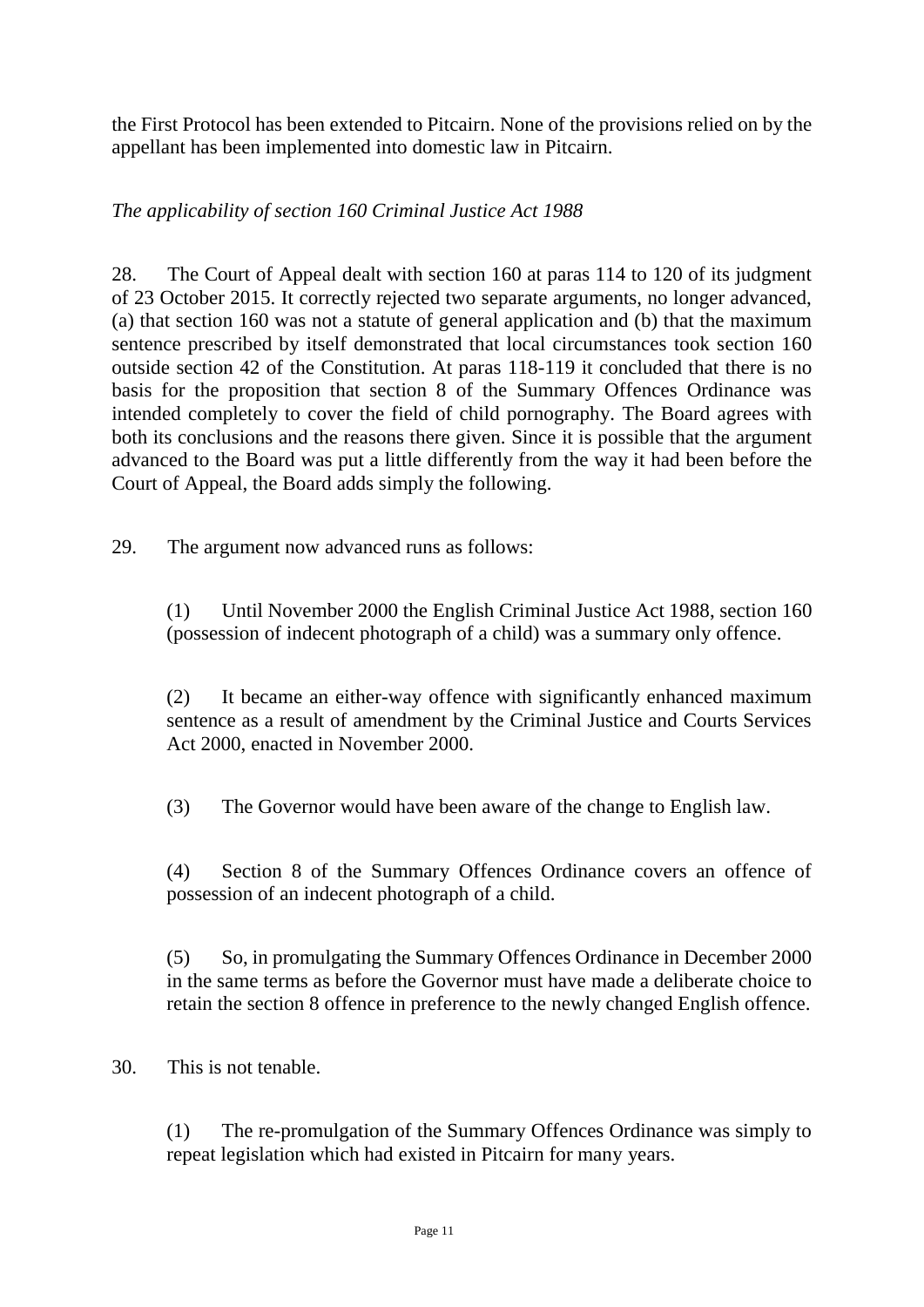(2) Doing so by no means tells one that the Governor was turning his back on section 160, as newly amended. On the contrary, the newly amended statute of general application in England would apply in Pitcairn under section 42 of the Constitution. If, as the defendant asserts, the Governor is to be taken as being aware of the change to section 160, it follows that he would expect it to apply to Pitcairn under section 42.

(3) Section 8 of the Summary Offences Ordinance had not for years been a comprehensive provision for indecent material or for child pornography. Ever since 1978 there had been, in an English statute of general application, the Protection of Children Act 1978, section 1, an enhanced offence of taking an indecent photo of a child, which was indictable and carried a substantial prison sentence. Anyone who committed that offence would normally also commit the offence of possessing the resultant photograph and thus the offence under section 8 of the Summary Offences Ordinance. Indeed, since 1994 (when amended by the Criminal Justice and Public Order Act 1994 section 84(2)(a)) the Protection of Children Act offence had included making such a photo, which expression includes downloading from the internet. (See *R v Bowden* [1999] EWCA Crim 2270 (10 Nov 1999).) Long before the 2010 Constitution confirmed the position by section 42, English statutes of general application applied in Pitcairn in the absence of clear reasons why they could not.

(4) Re-promulgating section 8 tells nobody anything except that the Governor wished to continue also to cover possession of indecent material which is not the subject of more serious offences.

## *The search warrant*

31. The appellant challenged the validity of the issue of the search warrant and its execution on a large number of grounds. They included (a) the jurisdiction of the island magistrate and his suggested lack of independence, (b) the grounds on which it was sought, (c) an asserted lack of independence in the police officer making the application, (d) an asserted lack of candour or good faith in the application, (e) breach of the appellant's right to respect for his private and family life and home (section 11 of the Constitution), (f) asserted excessive seizure of material which on examination turned out to be unconnected to the offences charged, and (g) removal of the exhibits to New Zealand for examination.

32. The Court of Appeal dealt seriatim with these challenges at paras 142 to 224 of its judgment of 23 October 2015. The Board agrees with its conclusions and with the reasons given for them. Special leave to appeal on this ground is, accordingly, refused.